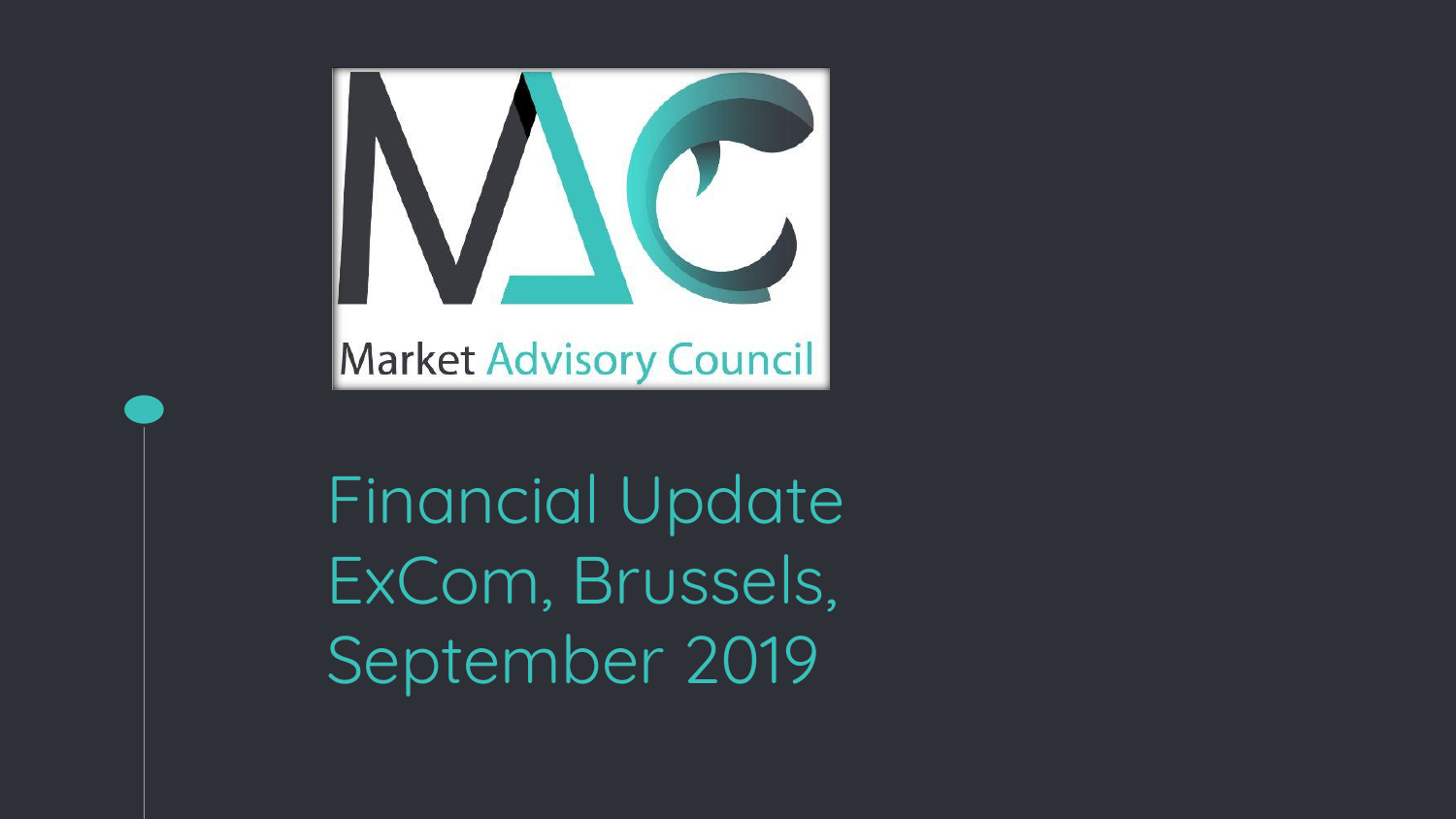# Overview of Operating Expenditure – YR3 - YTD

#### **Realized Operating Expenses - Oct 18-Aug 19**

|                                                                    | <b>Budgeted</b> | <b>Actual</b> |
|--------------------------------------------------------------------|-----------------|---------------|
| A. STAFF                                                           | 125.053,50 €    | 104.211,25 €  |
| <b>B. PARTICIPATION IN MEETINGS</b>                                | 83.162,15 €     | 62.192,15 €   |
| <b>C. INFORMATION &amp; PREPARATION OF</b><br><b>MEETINGS</b>      | 36.551,77 €     | 19.948,54 €   |
| <b>D. OPERATING COSTS</b>                                          | 19.338,31 €     | 12.371,95 €   |
| <b>E. INTERPRETATION and TRANSLATION</b>                           | 55.645,24 €     | 31.312,66 €   |
| <b>F. OTHER CONTRACTS</b>                                          | 8.630,00 $\in$  | 3.377,50 €    |
| G. 5% Reserve if the Direct Eligible Costs<br>For Unforseen Items. | 16.319,05€      | $0,00 \in$    |
| <b>Total</b>                                                       | 342.700,00 €    | 233.414,05 €  |

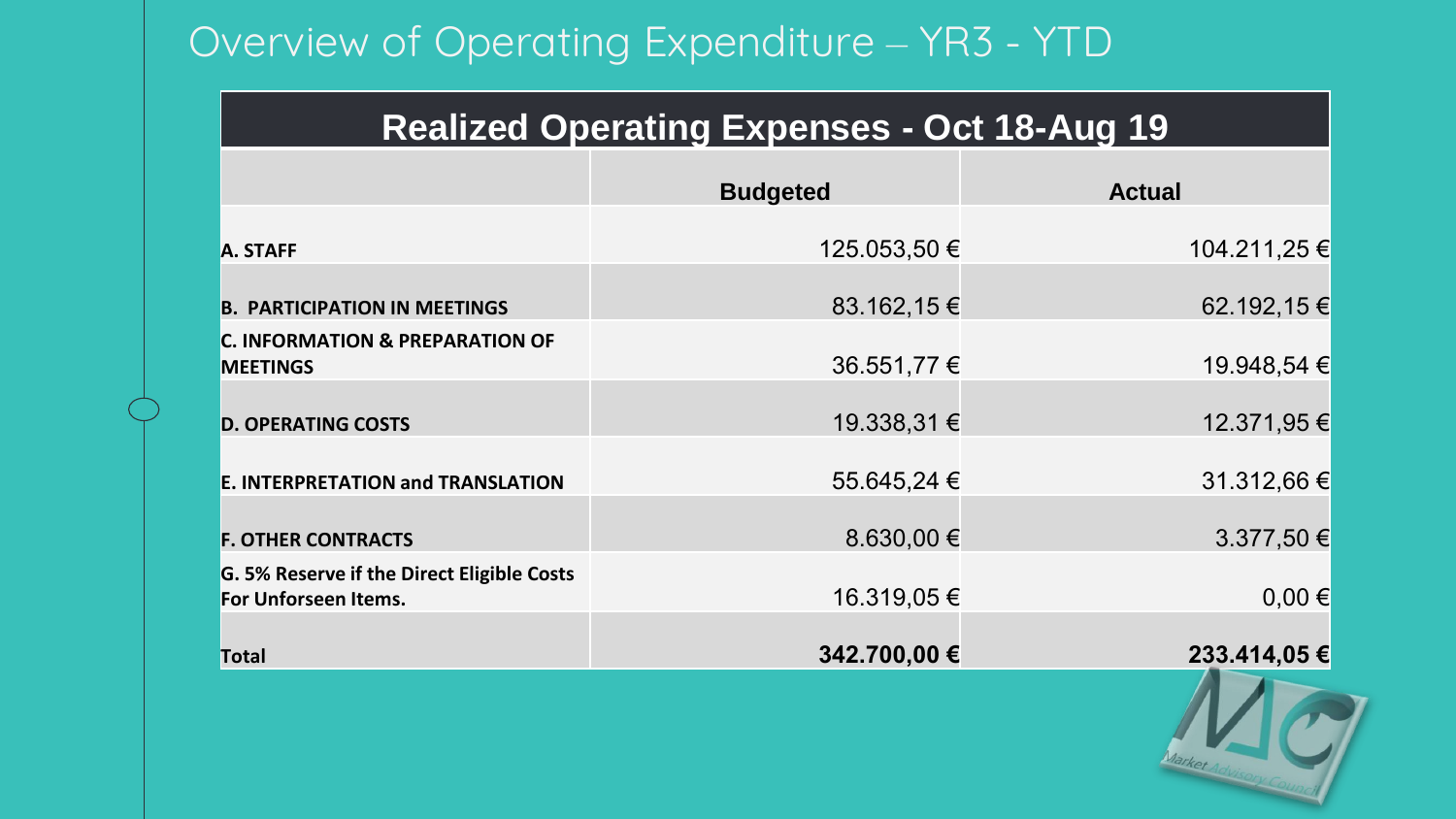# Detailed Realized Operating Expenditure – YR3 - YTD

|                                                                 | <b>Total</b> | <b>Actual</b>     | Remaining      |
|-----------------------------------------------------------------|--------------|-------------------|----------------|
| A1.1. Salaries (including salary related charges)               | 125.053,50 € | $-104.211,25 \in$ | 20.842,25 €    |
| A1.2. Staff expenses (to specify if any)                        | $0,00 \in$   | $0,00 \in$        | $0,00 \in$     |
| B1.1. Travel costs AC members                                   | 40.492,03€   | -28.242,03 €      | 12.250,00 €    |
| B1.2. Subsistence costs AC members                              | 37.168,20€   | $-30.448,20€$     | 6.720,00 €     |
| B1.3. Travel costs Staff                                        | 690,32€      | -690,32€          | $0,00 \in$     |
| B1.4. Subsistence costs-staff                                   | 2.369,60 €   | $-2.369,60 \in$   | $0,00 \in$     |
| B1.5. Travel costs scientific Experts                           | 350,00€      | -350,00€          | $0,00 \in$     |
| B1.6. Substistence costs scientifc Experts                      | 92,00€       | -92,00 €          | $0,00 \in$     |
| B1.7. Other costs (to specify if any)                           | $0,00 \in$   | $0,00 \in$        | $0,00 \in$     |
| C1.1. Rental costs (rooms, equipment)                           | 15.014,31 €  | $-5.214,31 \in$   | 9.800,00 $\in$ |
| C1.2. Meetings expenses (coffee, lunch)                         | 18.707,34 €  | -14.707,34 €      | 4.000,00 €     |
| C2.1. Publication costs                                         | $0,00 \in$   | $0,00 \in$        | $0,00 \in$     |
| C2.2. Dissemination costs                                       | 2.830,12€    | -26,89€           | 2.803,23 €     |
| D1. Rental of office space                                      | 6.098,40€    | -5.082,00 €       | 1.016,40 €     |
| D2.1. Data processing equipment                                 | 1.161,60 €   | -968,00 €         | 193,60 €       |
| D2.2. Software                                                  | 738,15€      | $0,00 \in$        | 738,15 €       |
| D2.3. Hardware maintenance                                      | 360,30€      | $0,00 \in$        | 360,30 €       |
| D3.1. Office equipment                                          | 1.742,40 €   | $-1.452,00 \in$   | 290,40 €       |
| D3.2. Phone/fax/internet                                        | 2.119,92€    | -1.766,60 €       | 353,32 €       |
| D3.3. Supplies/consumables                                      | 1.452,00 €   | $-1.210,00 \in$   | 242,00 €       |
| D <sub>3.4</sub> . Mail                                         | 1.800,00 €   | -968,00 €         | 832,00 €       |
| D3.5. Other costs (Bank charges, Insurance)                     | 3.865,54 €   | -925,35€          | 2.940,19 €     |
| E1.1. Interpreters                                              | 26.553,54 €  | -15.877,54 €      | 10.676,00 €    |
| E1.2. Travel and subsistence                                    | $0,00 \in$   | $0,00 \in$        | $0,00 \in$     |
| E1.3. Technician                                                | $0,00 \in$   | $0,00 \in$        | $0,00 \in$     |
| E1.4. Equipment                                                 | 12.791,70 €  | -8.791,70 €       | 4.000,00 €     |
| E1.5. Other (please specify)                                    | $0,00 \in$   | $0,00 \in$        | $0,00 \in$     |
| E2. Translation                                                 | 16.300,00 €  | $-6.643,42 \in$   | 9.656,58 €     |
| F1. Rapporteur                                                  | $0,00 \in$   | $0,00 \in$        | $0,00 \in$     |
| F.2. Chair (GA and ExCom)                                       | $0,00 \in$   | $0,00 \in$        | $0,00 \in$     |
| F.3. Chair (Working Groups)                                     | $0,00 \in$   | $0,00 \in$        | $0,00 \in$     |
| F.4. Audit                                                      | 5.000,00 €   | $0,00 \in$        | 5.000,00 €     |
| F.5. Scientific consultants                                     | $0,00 \in$   | $0,00 \in$        | $0,00 \in$     |
| F.6. Other (Accountability services)                            | 3.630,00 €   | $-3.377,50$ €     | 252,50 €       |
| G. 5% Reserve if the Direct Eligible Costs For Unforseen Items. | 16.319,05€   | $0,00 \in$        | 16.319,05 €    |
| Totals                                                          | 342.700,00 € | -233.414,05 €     | 109.285,97 €   |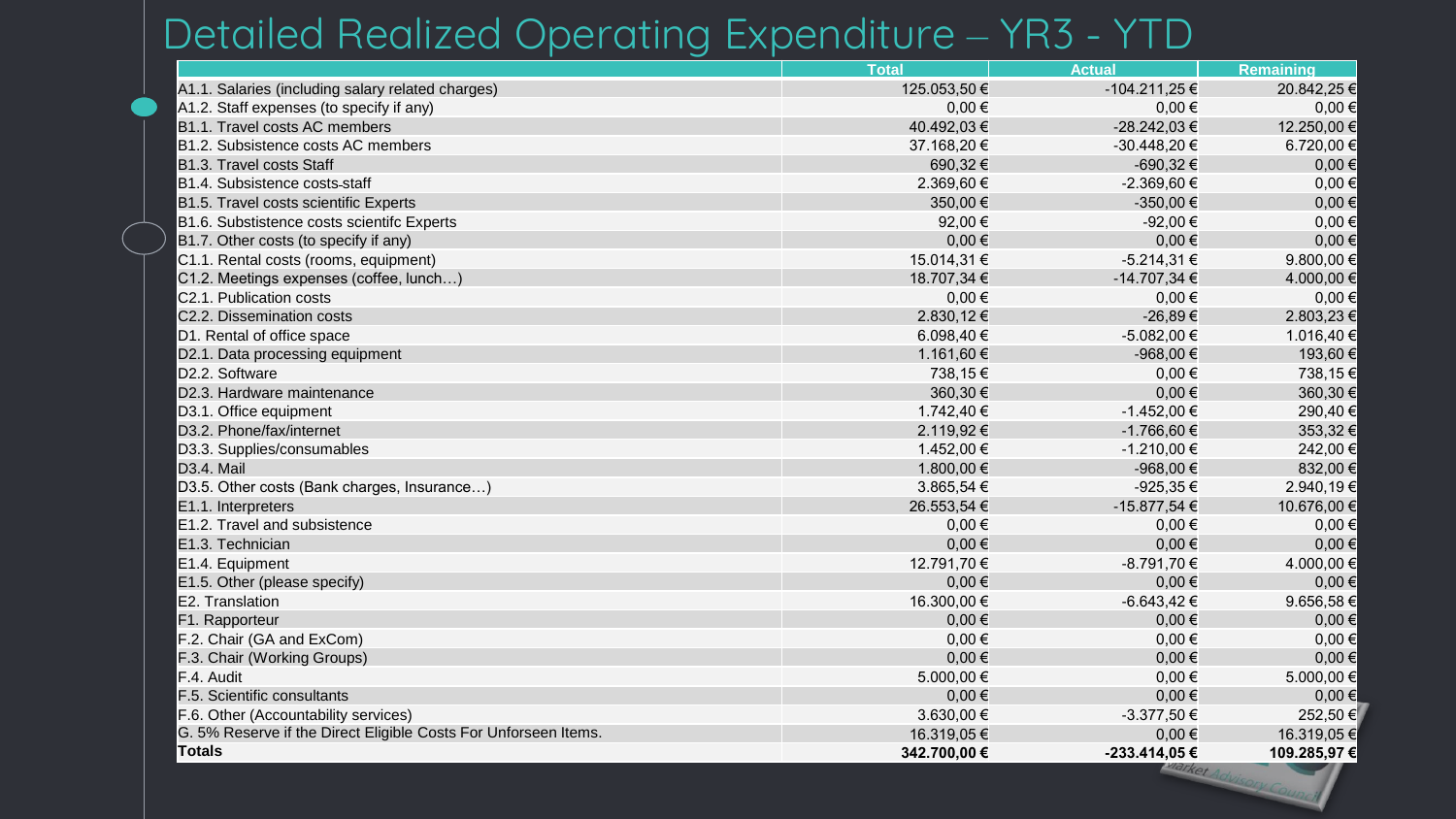### Budgeted vs Actual Expenditure – YR3 - YTD



Budgeted **Actual** 

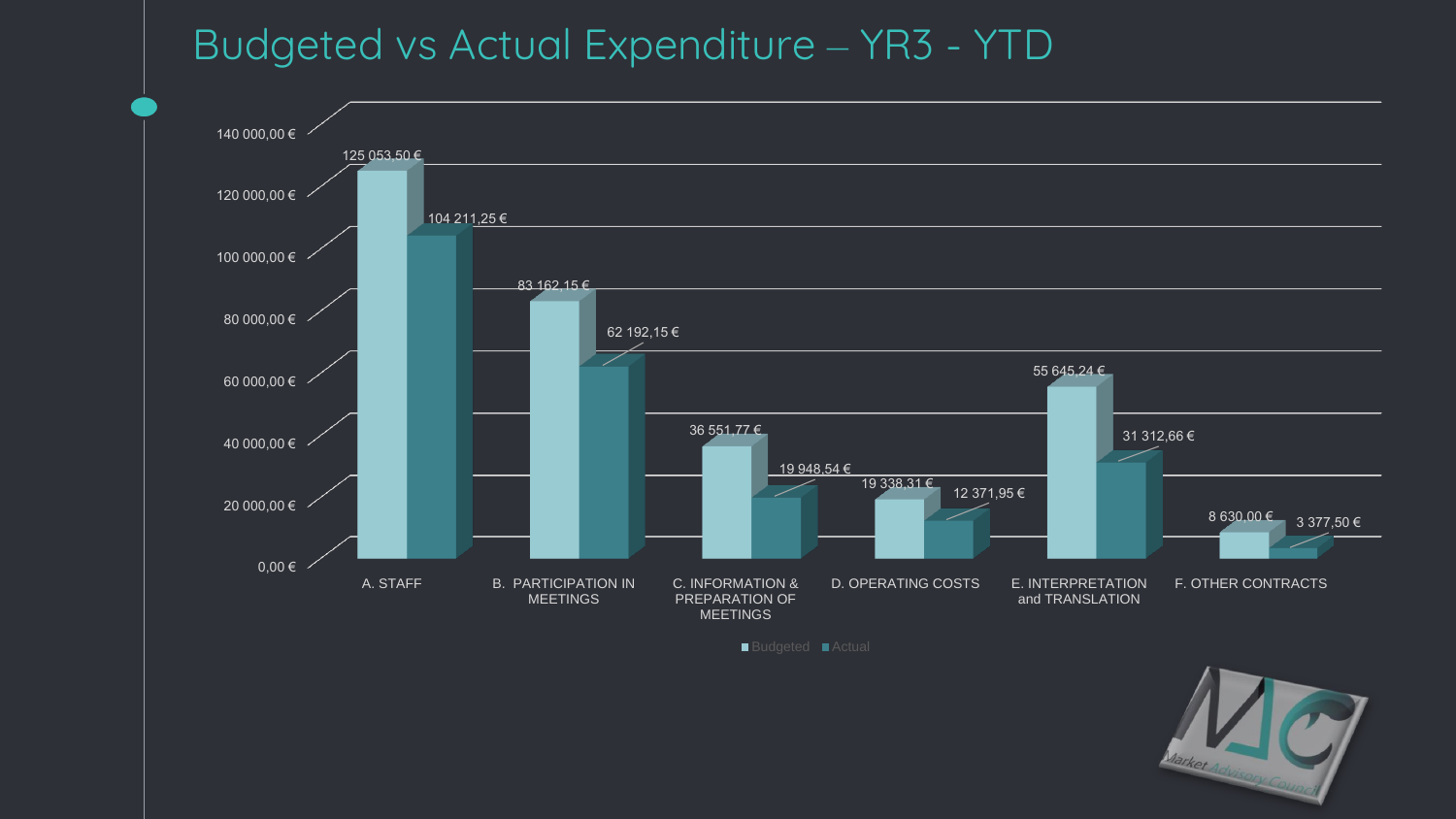# Usage per Budget Line – YR3 - YTD